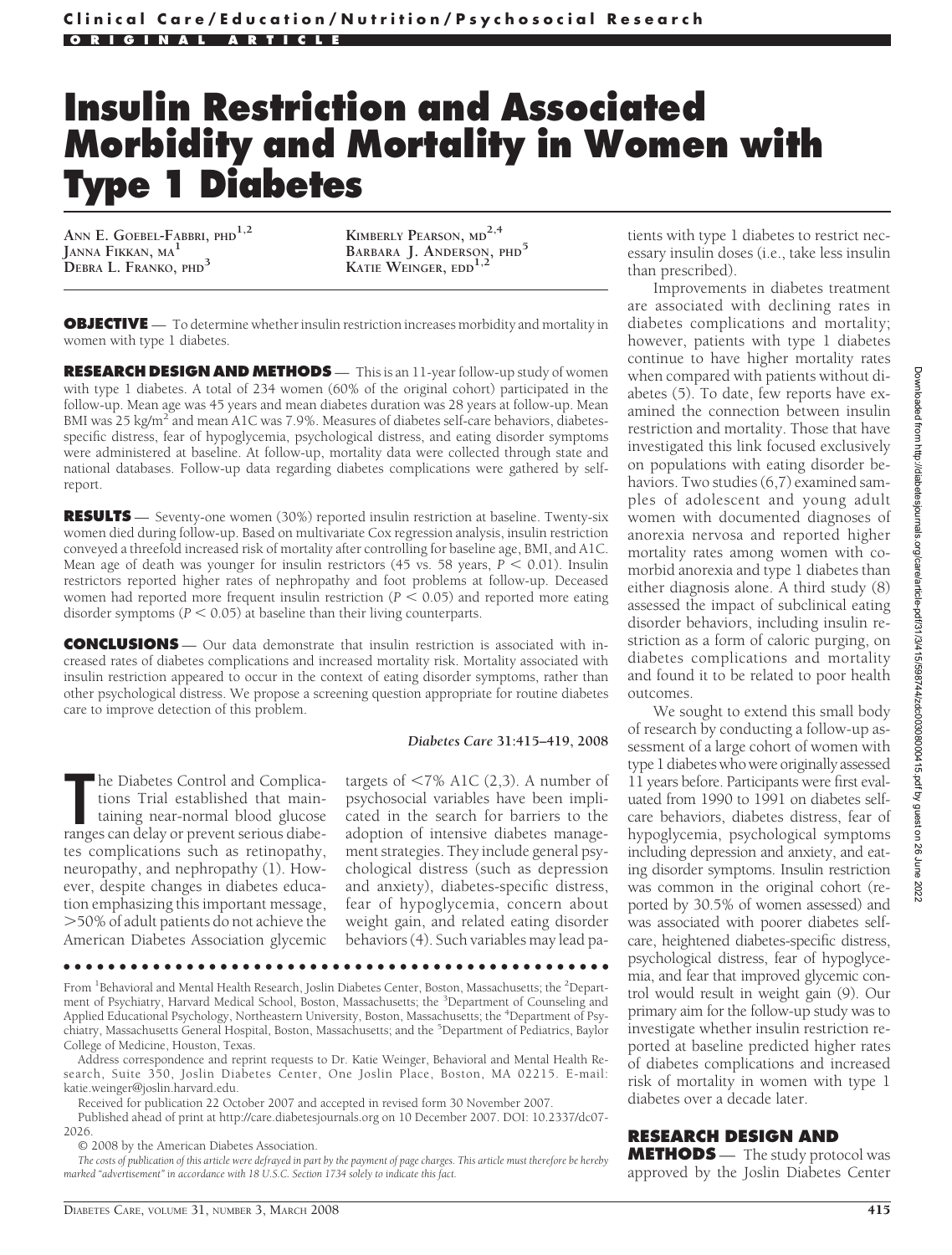#### *Insulin restriction in type 1 diabetes*

Committee on Human Studies before contacting participants at both time points, and participants provided written informed consent. Further, the protocol was approved by the National Center of Health Statistics for searching the National Death Index database and also by specific state ethics review boards for investigating death information on past participants.

The following were baseline inclusion criteria for study participation: female sex, diagnosis of type 1 diabetes for at least 1 year, between 13 and 60 years of age, not currently pregnant, and no severe visual impairment. Participants were attending routine diabetes appointments at a specialty diabetes treatment center at the time of their baseline assessments.

Each participant from the original study was sent a letter explaining the project and was later contacted by telephone to describe the project in detail and answer questions. Several attempts were made to locate original participants who were lost to follow-up. Clinic records were searched for possible contact information, and we attempted to mail information to all addresses and emergency contacts when listed. Internet search engines and a private search agency were used to help locate participants' most upto-date addresses.

Death information, including cause of death, was ascertained through records searches at the Department of Vital Statistics of the Commonwealth of Massachusetts, the Social Security Death Index, and the National Death Index. All names of those lost to follow-up were entered into these three different death record databases. Causes of death for three women were obtained by contacting their families.

The original participant sample consisted of 390 women with type 1 diabetes. Of these, 49 declined to enroll in the follow-up cohort and 107 were lost to follow-up. Thus, the follow-up sample consists of 234 women, including 26 women known to have died during the study period, and represents 60% of the original cohort. Mean age at follow-up was  $45 \pm 12$  years (range 24–72). Mean diabetes duration at follow-up was  $28 \pm$ 12 years (11–67). At follow-up, mean BMI was  $25 \pm 5$  kg/m<sup>2</sup> and mean A1C was  $7.9 \pm 1.3\%$ .

Women who participated in the follow-up study and those who declined participation or who were lost to follow-up did not differ with respect to insulin restriction status, age, diabetes duration, A1C, BMI, or any of the survey

measures administered at baseline. They also showed no differences in rates of diabetes complications at baseline.

#### Demographic and clinical information

Demographic and clinical information, including age, diabetes duration, BMI, and presence of medical complications, was gathered by chart abstraction at baseline. Most baseline laboratory data used HbA1 assays rather than the current A1C standard. All HbA1 laboratory results were converted to A1C using this formula developed through comparative testing on paired samples:  $A1C = (HbA1 -$ 0.19)/1.21 (10). At follow-up, many participants were no longer receiving their medical care at Joslin. For this reason, all follow-up participants completed a brief self-report questionnaire in which they reported current age, diabetes duration, BMI, and medical complications.

#### Baseline psychosocial assessment

The screening item "I take less insulin than I should" in a self-administered survey developed for the original study was used to determine insulin restriction status in this patient cohort. Based on their responses at baseline, women were categorized as insulin restrictors if they reported restriction at any level of frequency from "rarely" to "always" in response to this statement. They were categorized as appropriate insulin users if they endorsed "never" on this same item.

The Self-Care Inventory (11) was used to measure self-reported frequency of adherence to 14 diabetes self-care tasks (e.g., blood glucose monitoring frequency, insulin administration). Diabetes-specific distress was measured by administering the 20-item Problem Areas in Diabetes survey (12,13), which assesses a broad range of feelings related to living with diabetes and its treatment. The 17-item Hypoglycemia Fear Survey (14) was used to assess the level of worry about hypoglycemia. Higher scores indicate greater level of worry. The 53-item Brief Symptom Inventory (15) was used to measure symptoms of depression, anxiety, and severity of general psychological symptoms by examining scores on the depression and anxiety subscales as well as the global severity index.

Eating and weight concerns were measured two ways. The 36-item Bulimia Test-Revised (16) and the 64-item Eating Disorders Inventory (17) were used to measure attitudes and behaviors central

to eating disorders, such as drive for thinness, weight preoccupation, binge eating, and purging behaviors. Both measures have been used in previous diabetes research (18–20).

### Statistical analyses

Summary statistics are presented as means  $\pm$  SDs for continuous variables. Student's *t* tests were used to *1*) compare demographic and clinical characteristics of follow-up participants with those women who were lost to follow-up and *2*) determine differences in baseline demographic variables and baseline measures of psychosocial functioning between insulin restrictors and appropriate insulin users enrolled in the follow-up cohort.  $\chi^2$ tests were used to *1*) compare rates of insulin restriction reported at baseline between the group of participants and the group of women who were lost to follow-up and *2*) compare rates of complications reported at follow-up by insulin restrictors and appropriate insulin users. Wilcoxon exact tests for small sample sizes were used to test for differences in demographic variables and psychosocial functioning between insulin restrictors and appropriate insulin users who died during follow-up. Wilcoxon exact tests were also used to compare living and deceased insulin restrictors only. Fisher's exact tests were used to compare mortality rates between insulin restrictors and appropriate insulin users during follow-up.

We present unadjusted Kaplan-Meier survival curves to illustrate differences in probability of death between insulin restrictors and appropriate insulin users during the 11-year follow-up period. We also estimated the relative risk of death conferred by baseline insulin restriction after controlling for baseline age, BMI, and A1C using multivariate Cox regression analysis. Statistical analyses were performed using SAS statistical software (version 8.2; SAS Institute, Cary, NC).

**RESULTS** — Of 234 women followed in the study (208 living and 26 deceased), 71 women (30%) reported insulin restriction at baseline. Analyses examining the subsample of follow-up participants were consistent with findings reported in the original study (9). Insulin restrictors showed distinct clinical differences from women reporting appropriate insulin use. At baseline, insulin restrictors were younger (aged 32 vs. 36 years,  $P < 0.01$ ) and had higher A1C values (9.6 vs. 8.3%,  $P \leq 0.001$ ) but did not differ from appro-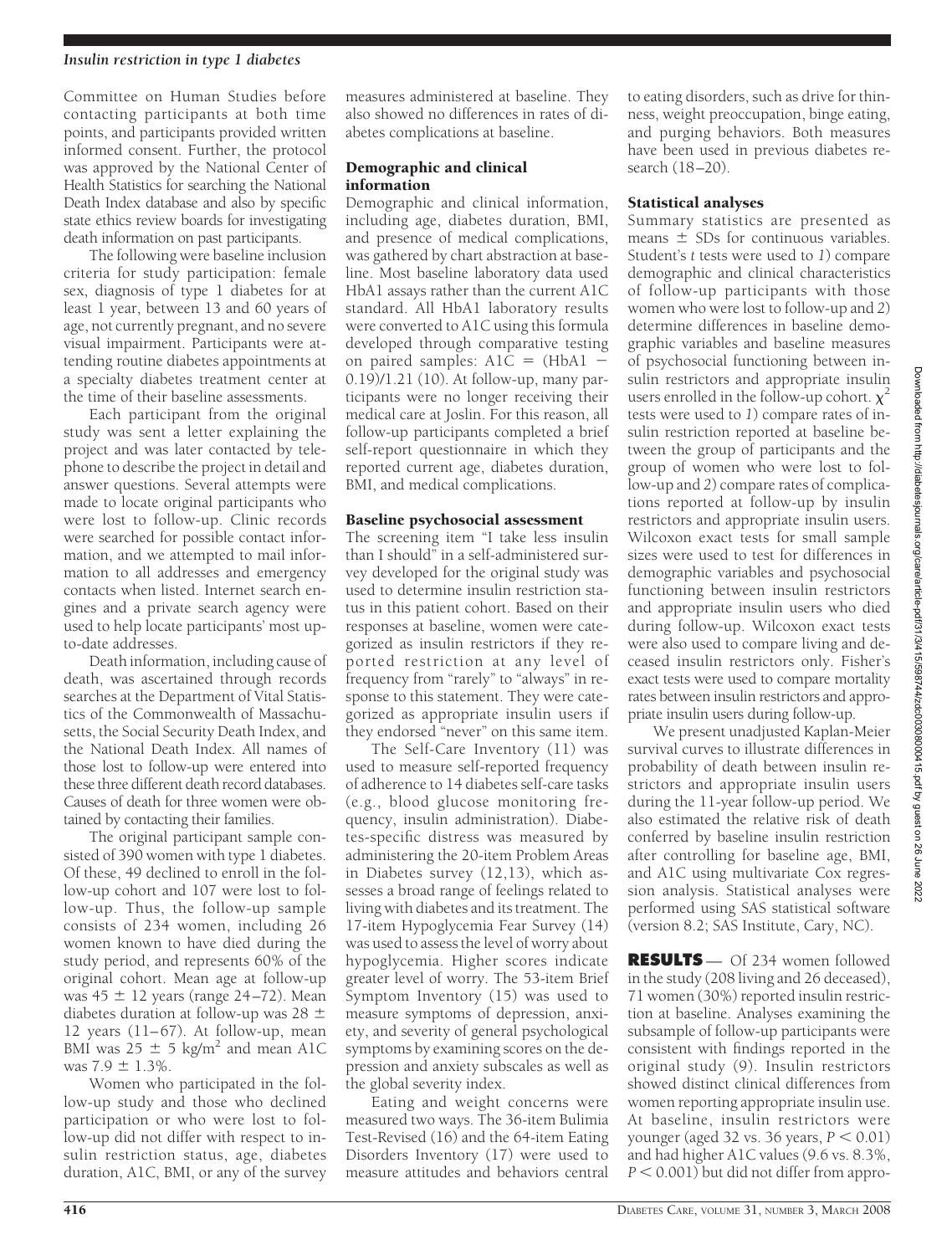# *Goebel-Fabbri and Associates*

**Table 1—***Multivariate Cox survival analysis modeling death during the study period*

| Hazard<br>ratio | Р<br>value |
|-----------------|------------|
| 3.2             | 0.05       |
| 1.1             | 0.001      |
| 1.6             | 0.001      |
| 11              | 0.001      |
|                 |            |

priate insulin users with regard to baseline BMI or diabetes duration. Not surprisingly, insulin restrictors reported lower scores on the baseline measure of diabetes self-care behaviors (Self-Care Inventory 50 vs. 70.4,  $P < 0.001$ ). Insulin restrictors scored higher on baseline measures of diabetes distress (Problem Areas in Diabetes survey 69 vs. 34.5, *P* 0.001), fear of hypoglycemia (Hypoglycemia Fear Survey 35.1 vs.  $26.5$ ,  $P < 0.01$ ), general psychological symptoms (Brief Symptom Inventory–Global Severity Index 60.4 vs. 54.4,  $P < 0.001$ ), and bulimia and other eating disorder symptoms (Bulimia Test-Revised 66.8 vs. 45.6, *P* 0.001; and Eating Disorders Inventory  $37.9$  vs. 22.3,  $P \le 0.001$ ).

#### Diabetes complications

Relative to appropriate insulin users, women reporting insulin restriction at baseline were more likely to report nephropathy (25 vs.  $10\%$ ,  $P < 0.01$ ) and foot problems  $(25 \text{ vs. } 12\%, P < 0.05)$  at follow-up. Self-reported rates of retinopathy, neuropathy, and cardiovascular complications at follow-up did not differ between insulin restrictors and appropriate insulin users.

#### **Mortality**

After controlling for baseline age, BMI, and A1C, multivariate Cox survival analysis (Table 1) showed that self-reported insulin restriction at baseline increased the relative risk of death during the 11 year study period by 3.2 times (Fig. 1).

Causes of death for 10 of 71 women reporting insulin restriction at baseline were as follows: perforated bowel (with gastroparesis)  $(n = 1)$ , cancer  $(n = 1)$ , cardiac events  $(n = 3)$ , hypoglycemia  $(n = 1)$ , renal failure  $(n = 2)$ , sepsis  $(n = 1)$ 1), and suicide (in the context of retinopathy-related blindness)  $(n = 1)$ . Causes of death for 16 of 163 women reporting appropriate insulin use were as follows: cancer  $(n = 1)$ , cardiac events  $(n = 11)$ , diabetic ketoacidosis  $(n = 1)$ , sepsis  $(n = 1)$ 1), and unknown cause  $(n = 1)$ .

Comparisons of deceased women who reported insulin restriction at baseline  $(n = 10)$  and those reporting appropriate insulin use at baseline  $(n = 16)$ showed that insulin restrictors were younger when they died (aged 44 vs. 58 years,  $P < 0.01$ ) and scored higher on measures of diabetes-specific distress as well as bulimia and other eating disorder symptoms. Insulin restrictors also reported lower frequency of diabetes selfcare behaviors than women reporting appropriate insulin use. They did not differ in their levels of hypoglycemia fear or general psychological distress (Table 2).

Insulin restrictors who died during follow-up reported more frequent insulin restriction than their living counterparts at baseline. Specifically, 40% of those who died vs. 7% of those still living reported "always" taking less insulin than they should at baseline  $(P < 0.05)$ . Deceased insulin restrictors had significantly higher baseline BMI and A1C values. Additionally, they scored higher on baseline bulimia symptoms than living insulin restrictors. There was a trend suggesting that those who died also endorsed higher levels of diabetes-specific distress at baseline ( $P = 0.07$ ). The two groups did not show statistically significant differences in fear of hypoglycemia or general psychological distress (Table 3).

**CONCLUSIONS** — This study is the largest project examining the long-term impact of insulin restriction on the morbidity and mortality of women with type 1 diabetes. After controlling for the impact of baseline age, A1C, and BMI, insulin restriction at baseline conveyed more than a threefold increase in the relative risk of death during the 11-year study period. Age of death was younger among insulin restrictors, with a mean age of death of 45 years in women who restricted insulin compared with 58 years among that reporting appropriate insulin use. At follow-up, insulin restrictors reported higher rates of nephropathy and foot problems than appropriate insulin users.

Reasons for insulin restriction may extend beyond eating disorder symptoms and weight-related concerns and can be driven by other factors. Comparisons of the follow-up group, living and deceased, showed that insulin restriction was associated with greater eating disorder symptoms, diabetes-specific distress, overall psychological symptoms, and fear of hypoglycemia at baseline.

The importance of frequency of insulin restriction is highlighted by the fact that insulin restrictors who died during the 11-year follow-up period reported restricting insulin more frequently at baseline. Deceased insulin restrictors also had higher BMI and A1C values and reported more symptoms of bulimia and higher levels of diabetes-specific distress than their living counterparts at baseline. Although formal diagnoses of bulimia were not made in this study and are outside of its scope, the mean BMI for deceased insulin restrictors was consistent with the normal to slightly overweight BMI ranges typically seen in patients with bulimia  $(21)$ .

Comparisons of both groups of deceased women found deceased insulin re-



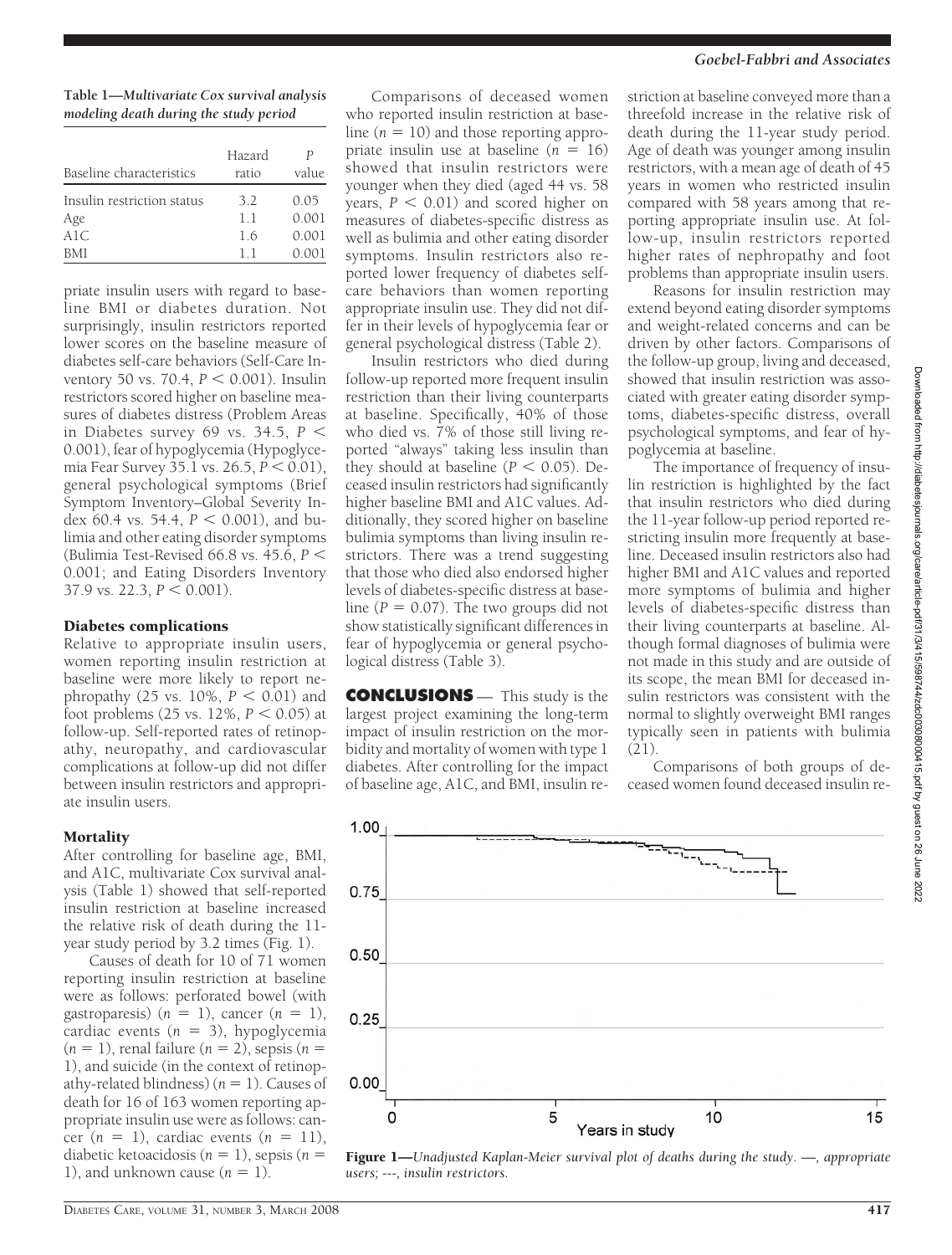## **Table 2—***Characteristics of women who died during follow-up*

|                                          | Appropriate insulin users | Insulin<br>restrictors |
|------------------------------------------|---------------------------|------------------------|
| $\boldsymbol{n}$                         | 16                        | 10                     |
| Age at death                             | $57.7 \pm 11$             | $44.7 \pm 11*$         |
| Diabetes duration at death               | $33.2 \pm 12$             | $26.5 \pm 11$          |
| Baseline characteristics                 |                           |                        |
| AlC $(\%)$                               | $9.4 \pm 1.5$             | $11.1 \pm 2.1$ †       |
| BMI $(kg/m2)$                            | $29 \pm 8$                | $28 \pm 7$             |
| Problem Areas in Diabetes Survey         | $48.4 \pm 38.6$           | $83.8 \pm 27.6$ †      |
| Hypoglycemia Fear Survey                 | $41.4 \pm 24.3$           | $41.9 \pm 24.2$        |
| Self-Care Inventory                      | $65.3 \pm 17.7$           | $46 \pm 20.1$ †        |
| Brief Symptom Inventory (depression)     | $58.5 \pm 10.6$           | $58.6 \pm 14.5$        |
| Brief Symptom Inventory (anxiety)        | $55.8 \pm 11.5$           | $60.5 \pm 11.8$        |
| Brief Symptom Inventory-Global Severity  | $56.7 \pm 13.4$           | $62.1 \pm 10.1$        |
| Index                                    |                           |                        |
| Bulimia Test-Revised                     | $55 \pm 24$               | $85 \pm 30*$           |
| Eating Disorders Inventory (drive for    | $3.6 \pm 3$               | $5.9 \pm 3$            |
| thinness)                                |                           |                        |
| Eating Disorders Inventory (bulimia)     | $1.5 \pm 2$               | $4.1 \pm 4$            |
| Eating Disorders Inventory (body         | $9.3 \pm 6$               | $11.6 \pm 5$           |
| dissatisfaction)                         |                           |                        |
| Eating Disorders Inventory (total score) | $29.6 \pm 19.5$           | $47.6 \pm 24$          |

Data are means  $\pm$  SD.  $*P$  < 0.01;  $\uparrow$  *P* < 0.05;  $\uparrow$  trend *P* = 0.07 (*P* values associated with Wilcoxon exact tests).

strictors to have higher baseline A1C values, poorer diabetes self-care behaviors, increased levels of diabetes-specific distress, and higher scores on measures of bulimia and other eating disorder symptoms than appropriate insulin users who died during the study period. The two groups of deceased participants did not differ on measures of hypoglycemia fear, depression, anxiety, or general psychiatric symptoms. These data suggest that mortality associated with insulin restriction occurred in the context of eating disorder symptoms, rather than other psychological distress. Studies documenting the high rate of mortality in eating disorders (22) suggest that diabetic patients with significant eating disorder symptoms and any insulin restriction should be carefully monitored.

Factors associated with type 1 diabetes treatment, such as careful attention to food portions and choices, regular exercise, regular blood glucose monitoring, and treatment of hypoglycemia, may contribute to eating and weight concerns in this population (23) and may predispose individuals with diabetes to develop diabetes-specific disordered eating attitudes and behaviors. Indeed, weight gain is a common side effect of intensive insulin treatment (1,24). Individuals with type 1 diabetes possess a uniquely dangerous tool for rapid weight loss—restricting in-

sulin to purge calories through glycosuria. Insulin restriction was associated with a number of psychosocial variables in this sample of women; however, ratings of eating disorder symptoms, and not other measures of psychological distress, were significantly higher in insulin restrictors who died during follow-up.

Clearer understanding of the unique determinants of insulin restriction among

individual patients would require indepth evaluations by a mental health professional, ideally with specialized training in diabetes. Unfortunately, such specialty services are rarely available to individuals with type 1 diabetes. As a result, detection of insulin restriction may be unlikely until after the problem has become habitual and entrenched. Our data suggest that insulin restriction as captured by a single screening item ("I take less insulin than I should") is associated with increased mortality. Use of this question in routine clinical practice has the potential to identify at-risk women so that interventions may be provided. Further research is needed to assess the clinical utility of adopting such a question as a screening tool for identifying insulin restrictors in need of further psychological evaluation. This in turn could increase the likelihood of earlier detection and improve access to specialty treatment referrals for these high-risk patients.

Several study limitations should be noted. Other variables, which were not assessed, could have contributed to mortality over the 11-year period between baseline and follow-up. Further, despite the lack of baseline differences in participants lost to follow-up and those for whom we have data, only 60% of the original sample is included in this report. Finally, important differences may exist among women along the continuum of severity and frequency of insulin restriction. However, social desirability biases may lead diabetic patients, especially

|                                                   | Living            | Deceased          |
|---------------------------------------------------|-------------------|-------------------|
|                                                   | 61                | 10                |
| Age                                               | $30.6 \pm 10.4$   | $36.6 \pm 12$     |
| Diabetes duration                                 | $26.1 \pm 9.4$    | $26.5 \pm 10.6$   |
| Baseline characteristics                          |                   |                   |
| AlC $(\%)$                                        | $9.3 \pm 1.9$     | $11.1 \pm 2.1*$   |
| BMI $(kg/m2)$                                     | $23 \pm 3$        | $28 \pm 7^*$      |
| Problem Areas in Diabetes Survey                  | $66.4 \pm 25.7$   | $83.8 \pm 27.6$ † |
| Hypoglycemia Fear Survey                          | $34 \pm 20.4$     | $41.9 \pm 24.2$   |
| Self-Care Inventory                               | $50.7 \pm 17.9$   | $46 \pm 20.1$     |
| Brief Symptom Inventory (depression)              | $60 \pm 9.9$      | $58.6 \pm 14.5$   |
| Brief Symptom Inventory (anxiety)                 | $58.8 \pm 9.4$    | $60.5 \pm 11.8$   |
| Brief Symptom Inventory-Global Severity Index     | $60.2 \pm 10.6$   | $62.1 \pm 10.1$   |
| Bulimia Test-Revised                              | $63.8 \pm 25$     | $85.1 \pm 29.6$ # |
| Eating Disorders Inventory (drive for thinness)   | $5.3 \pm 3.2$     | $5.9 \pm 3.4$     |
| Eating Disorders Inventory (bulimia)              | $2.6 \pm 2.8$     | $4.1 \pm 3.7$     |
| Eating Disorders Inventory (body dissatisfaction) | $10.4 \pm 6.2$    | $11.6 \pm 4.8$    |
| Eating Disorders Inventory (total score)          | $36.3 \pm 20.9$   | $47.6 \pm 24.4$   |
| an control the only in control                    | $\cdots$ $\cdots$ |                   |

Data are means  $\pm$  SD.  $*P$  < 0.01;  $\pm$ trend *P* = 0.07;  $\pm$ *P* < 0.05 (*P* values associated with Wilcoxon exact tests).